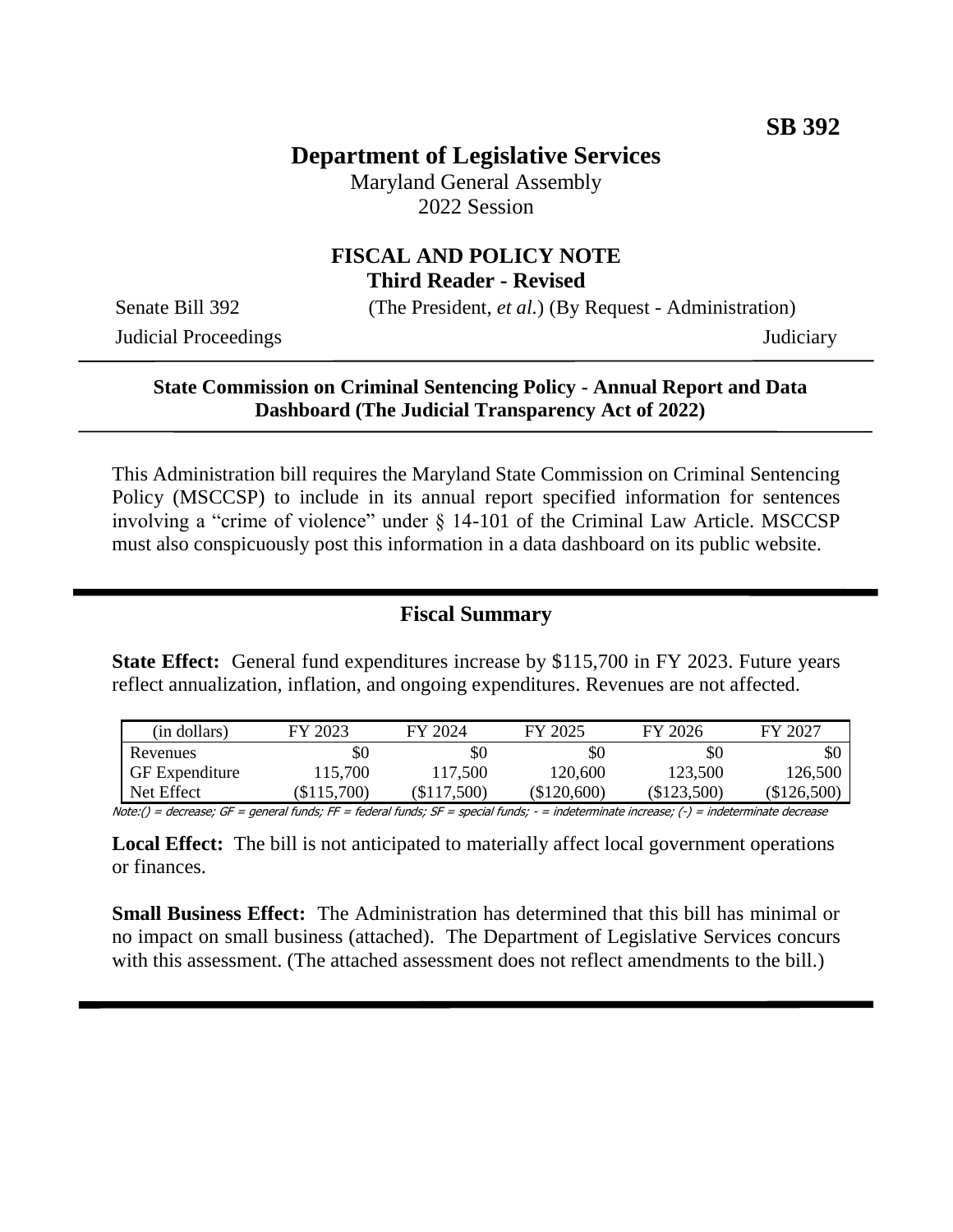# **Analysis**

**Bill Summary:** MSCCSP must include in its annual report the following information for sentences involving a crime of violence, disaggregated by county:

- the number and percentage of sentencing events in each disposition category, as indicated on the sentencing guidelines worksheet;
- the number and percentage of sentencing events that resulted in a departure from the sentencing guidelines; and
- for sentencing events that resulted in a departure from the sentencing guidelines, the departure reasons cited and the number and percentage of events in which each reason was cited.

MSCCSP must also include in its annual report the following information for sentencing events involving a crime of violence, disaggregated by county and crime:

- the average total sentence;
- the average nonsuspended sentence; and
- for sentences in which a portion of the sentence was suspended, the average percentage of the total sentence suspended.

The bill also requires MSCCSP to (1) report the information listed above by circuit for the first, second, and fourth judicial circuits and (2) conspicuously post the information listed above in a data dashboard on its public website.

**Current Law/Background:** The surge in violent crime in Baltimore City has been the subject of extensive discussion and media coverage in recent years. Since 2015, there have been more than 300 homicides each year in Baltimore City. In January 2022, there were 36 homicides in Baltimore City, making it the deadliest January in the city in approximately 50 years. This bill is part of the Governor's legislative package to address violent crime.

#### *Maryland State Commission on Criminal Sentencing Policy*

*Sentencing Guidelines:* MSCCSP was created to oversee sentencing policy in Maryland and is primarily responsible for maintaining and monitoring the State's *voluntary*  sentencing guidelines, which are intended to promote fair and proportional sentencing while eliminating sentencing disparity. The guidelines apply to most circuit court cases.

MSCCSP is responsible for the adoption of sentencing guidelines to be considered by courts when determining the appropriate sentence for a criminal defendant, as well as the collection and automation of sentencing guidelines data. The sentencing guidelines are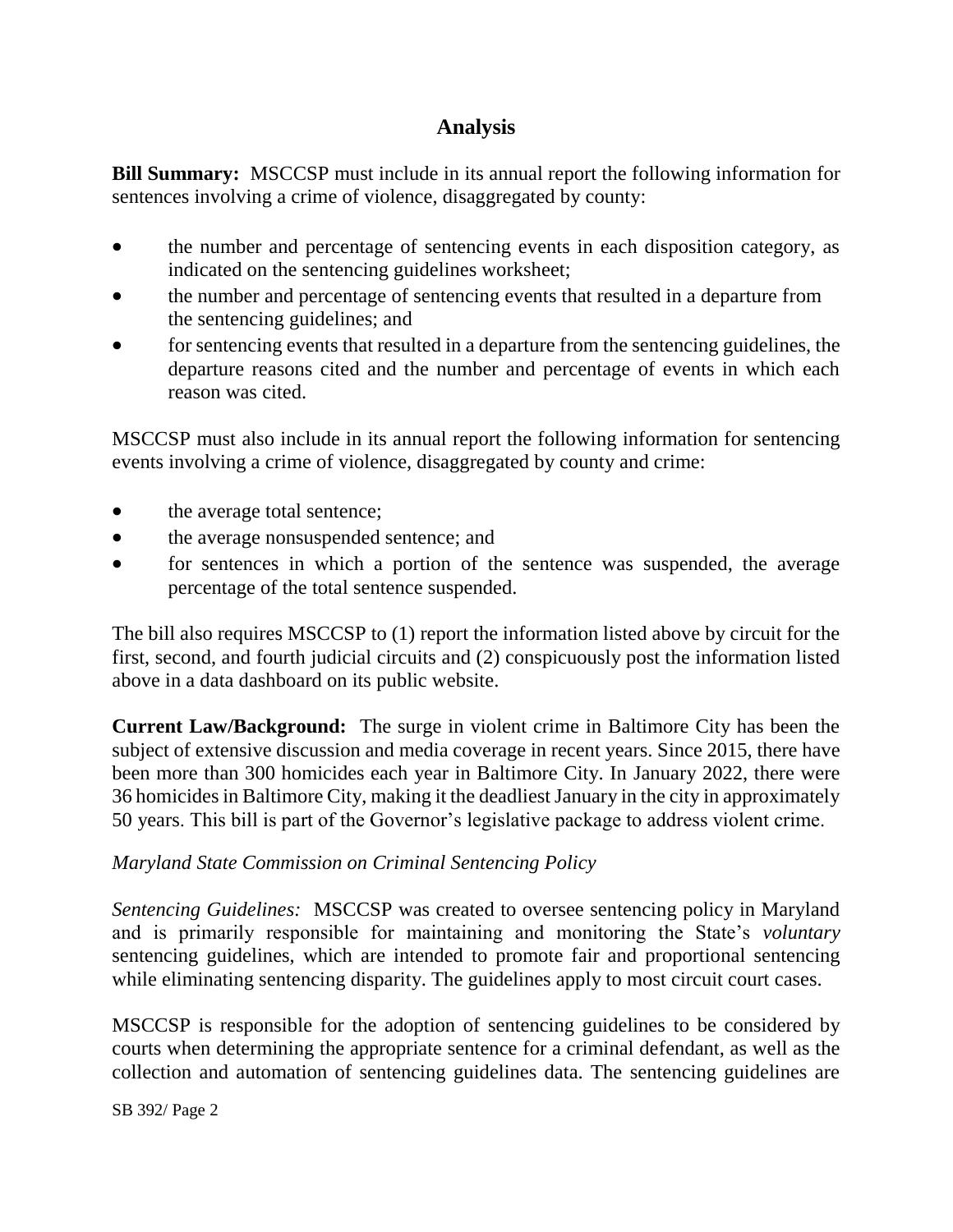advisory, and judges may, at their discretion, impose a sentence outside the guidelines. However, judges are asked to document the reasons for sentencing outside of the guidelines.

*Annual Report:* MSCCSP is required to conduct an annual review of sentencing policy and practice and submit a report to the General Assembly by January 31 of each year. The report must (1) include any changes to the sentencing guidelines made during the preceding year; (2) review judicial compliance with the sentencing guidelines, including compliance by crime and by judicial circuit; (3) review reductions or increases in original sentences that have occurred because of reconsiderations of mandatory sentences for crimes of violence; and (4) categorize information on these reconsiderations of sentences by offense and by judicial circuit.

#### *Crime of Violence*

Section 14-101(a) of the Criminal Law Article defines a "crime of violence" as (1) abduction; (2) arson in the first degree; (3) kidnapping; (4) manslaughter, except involuntary manslaughter; (5) mayhem; (6) maiming; (7) murder; (8) rape; (9) robbery; (10) carjacking (including armed carjacking); (11) first- and second-degree sexual offenses; (12) use of a firearm in the commission of a felony or other crime of violence, except possession with intent to distribute a controlled dangerous substance; (13) child abuse in the first degree; (14) sexual abuse of a minor younger than age 13 under specified circumstances; (15) home invasion; (16) felony sex trafficking and forced marriage; (17) an attempt to commit crimes (1) through (16); (18) continuing course of certain sexual conduct with a child; (19) assault in the first degree; and (20) assault with intent to murder, rape, rob, or commit a sexual offense in the first or second degree.

MSCCSP advises that based on a review of the Maryland Sentencing Guidelines Database, the commission received information for 2,756 counts and 1,788 individuals sentenced for a crime of violence under § 14-101 of the Criminal Law Article in the State's circuit courts during fiscal 2019 (the most recent fiscal year not affected by the COVID-19 pandemic).

**State Expenditures:** MSCCSP advises that given current staff workloads, an additional full-time employee is needed for the commission to meet the projected additional workload under the bill. The additional responsibilities include data management and data analysis for approximately 2,700 crime of violence convictions each year; preparation of additional content for the annual report; and maintenance of a data dashboard. Accordingly, general fund expenditures increase by \$115,665 in fiscal 2023, which accounts for the bill's October 1, 2022 effective date. This estimate reflects the cost of hiring one research analyst/database manager to assist MSCCSP in meeting its expanded responsibilities under the bill, one-time computer programming costs, and ongoing expenditures related to data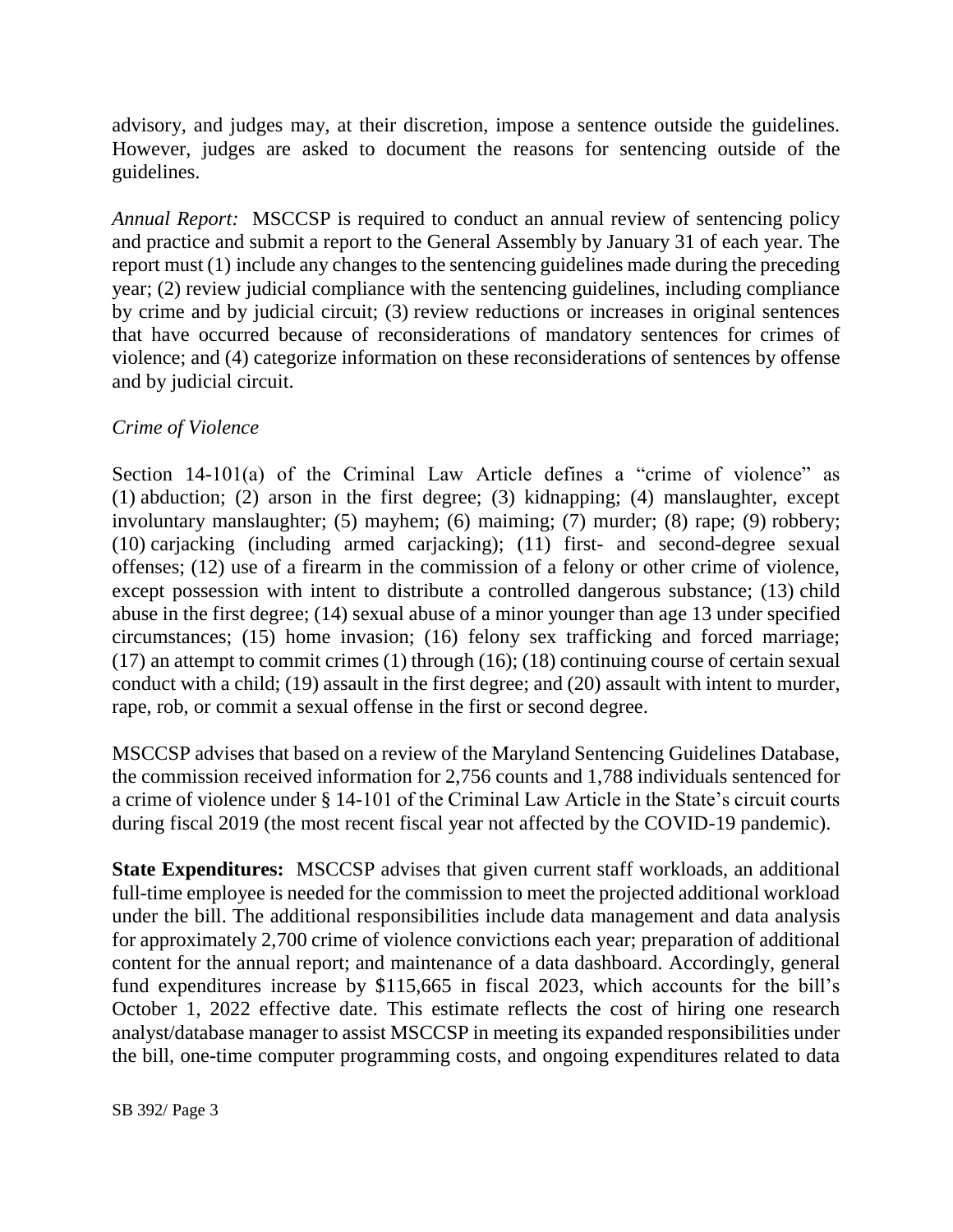hosting and software. It includes a salary, fringe benefits, one-time start-up costs, and ongoing operating expenses.

| 17,500<br>9,060<br>7,343 |
|--------------------------|
|                          |
|                          |
|                          |
| \$81,762                 |
| 1.0                      |
|                          |

Future year expenditures reflect a full salary with annual increases and employee turnover as well as annual increases in ongoing operating expenses.

## **Additional Information**

**Prior Introductions:** None.

**Designated Cross File:** HB 412 (The Speaker, *et al.*) (By Request - Administration) - Judiciary.

**Information Source(s):** Charles, Frederick, Montgomery, and Somerset counties; Maryland State Commission on Criminal Sentencing Policy; Judiciary (Administrative Office of the Courts); Office of the Public Defender; Maryland State's Attorneys' Association; Department of Public Safety and Correctional Services; *Baltimore Sun;*  Department of Legislative Services

| <b>Fiscal Note History:</b> | First Reader - February 6, 2022         |
|-----------------------------|-----------------------------------------|
| fnu2/ikb                    | Third Reader - March 17, 2022           |
|                             | Revised - Amendment(s) - March 17, 2022 |

Analysis by: Amy A. Devadas Direct Inquiries to:

(410) 946-5510 (301) 970-5510